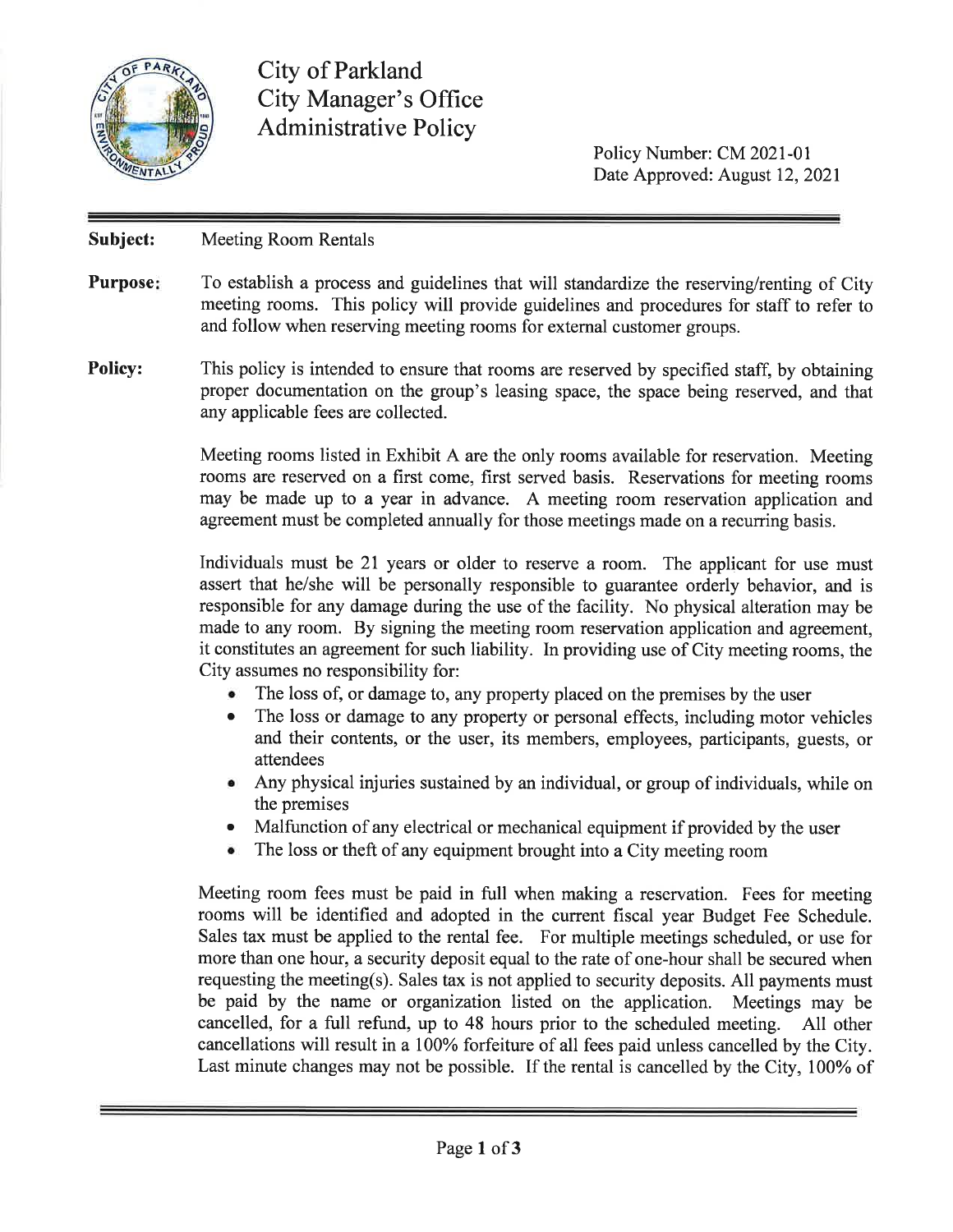

City of Parkland **City Manager's Office Administrative Policy** 

Policy Number: CM 2021-01 Date Approved: August 12, 2021

the fees paid will be refunded. Fees may be paid at the PREC or City Hall Finance Department by cash, check, or credit card. Rental times and fees must include the time required for set-up, breakdown, and clean-up for the rental.

Meeting room fees will be waived for the following organizations:

- Public or private school groups
- Other governmental agencies
- $\bullet$  501(c), 528, non-profit, not-for-profit, or tax-exempt organizations which are located in the City, with the majority of the members of the organization being Parkland residents. Proof of residency is required. Final determination made by City.

General Information and Rules of Use:

- All meeting room rentals are available for Parkland residents only.
- City programs and sponsored events have priority in the use of meeting room spaces.
- The City reserves the right to reschedule confirmed meeting room reservations to accommodate City-sponsored programs and events for any reason.
- $\bullet$ The City reserves the rights to deny any group, or revoke meeting room privileges at any time.
- All City meeting rooms are 100% smoke-, alcohol-, and drug-free.
- Some rooms do not allow food. Please see attached Exhibit A. All rubbish must  $\bullet$ be removed by the renter.
- The renter is responsible for ensuring meeting attendance does not exceed the maximum occupancy for the meeting room as set by the City/Coral Springs Fire Department Fire Marshal.
- Commercial use of meeting rooms is not permitted.  $\bullet$
- No groups are permitted to charge an admission fee, either directly or indirectly.
- No group may solicit or collect a voluntary offering, nor may it present any item  $\bullet$ for sale. However, sales of services, products, merchandise, materials, or other items or solicitations for donations that are authorized pursuant to a Citysponsored program or event, or on behalf of the Friends of the Library, are permitted.
- Restrictions may apply to the type of activities allowed for certain rooms, which shall be determined by City staff.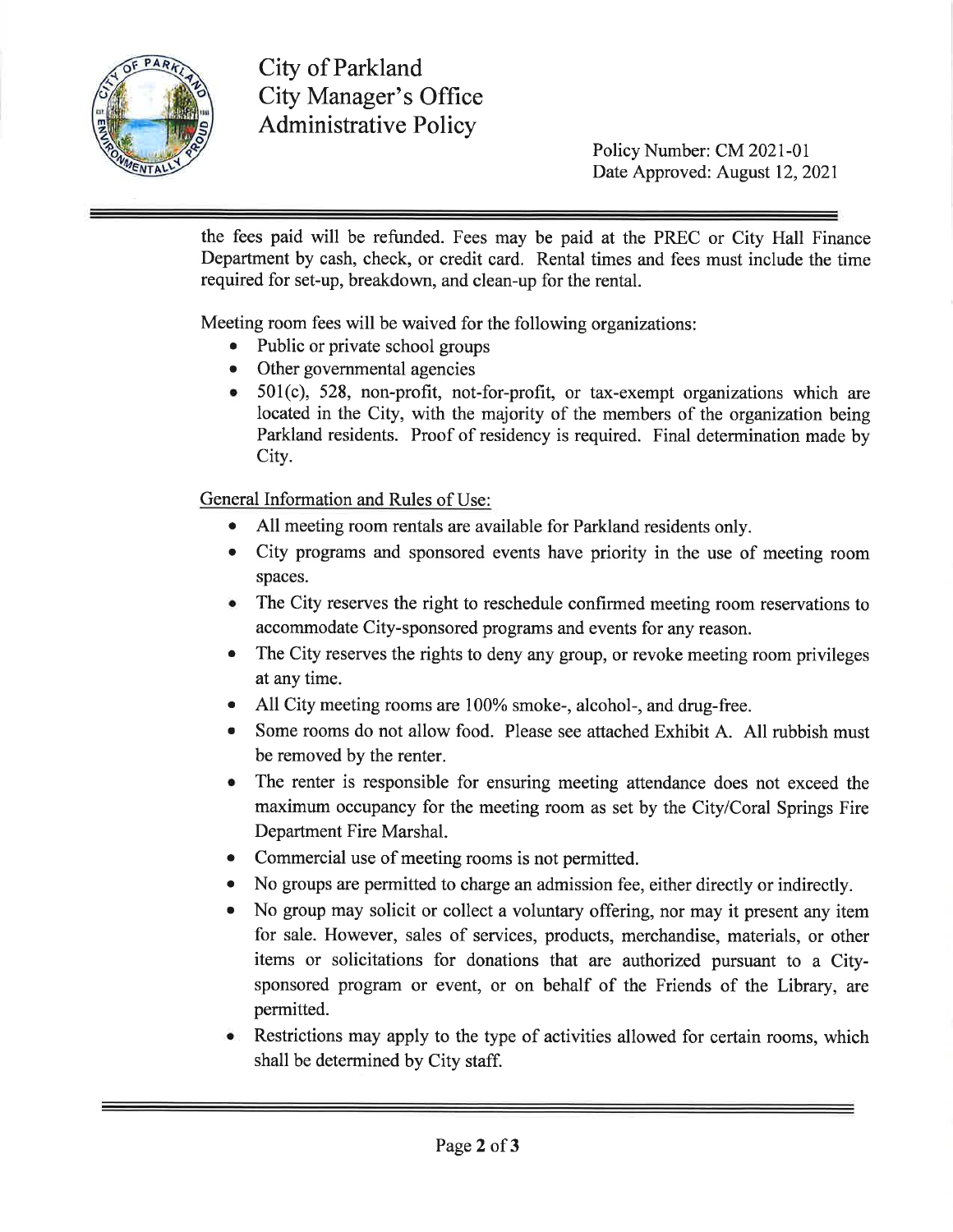

**City of Parkland City Manager's Office Administrative Policy** 

Policy Number: CM 2021-01 Date Approved: August 12, 2021

- Rooms are not to be used for birthday parties, anniversary parties, weddings, funerals, or other personal celebrations. No tape, tacks, nails, or staples shall be used in the rooms. All presentation materials must be free-standing.
- Children must be supervised at all times.
- Tables and chairs are provided at select meeting room locations. No other equipment is provided. Any additional equipment the renter would like to request to bring in must be listed on the application and approved by City.
- Noise must be kept to an acceptable level as to not interfere with any other activities.
- The renter is responsible for the actions/behavior of all parties attending. All participants are expected to conduct themselves appropriately at all times. Disrespect for other facility users or employees will result in the renter being asked to leave the facility, forfeiture of payment, and/or loss of future rental privileges.
- Renter/Organization representative listed on the application must be in attendance for the duration of the rental.
- The renter and City staff will conduct a pre-rental and post-rental inspection. Any damage(s) found to the City facility will be recorded on inspection form.
- Loading/unloading must take place from the parking lot/drive. Prior to vacating the premises, all trash must be removed by the renter and deposited in proper receptacles or taken away. The City is not responsible for any items left at the conclusion of the meeting/event, and items left will be disposed of by the City. The City cannot store any group's equipment, etc.
- Permission to use any of the City's meeting rooms does not constitute an endorsement by the City of the group's beliefs or policies.
- Any misrepresentation of use, damage to facility or violation to these rules may result in rental being canceled and asked to leave the facility, the loss of security deposit, and/or loss of future rental privileges.

Date:  $9|3|21$ Approval: anci Nancy Morando, City Manager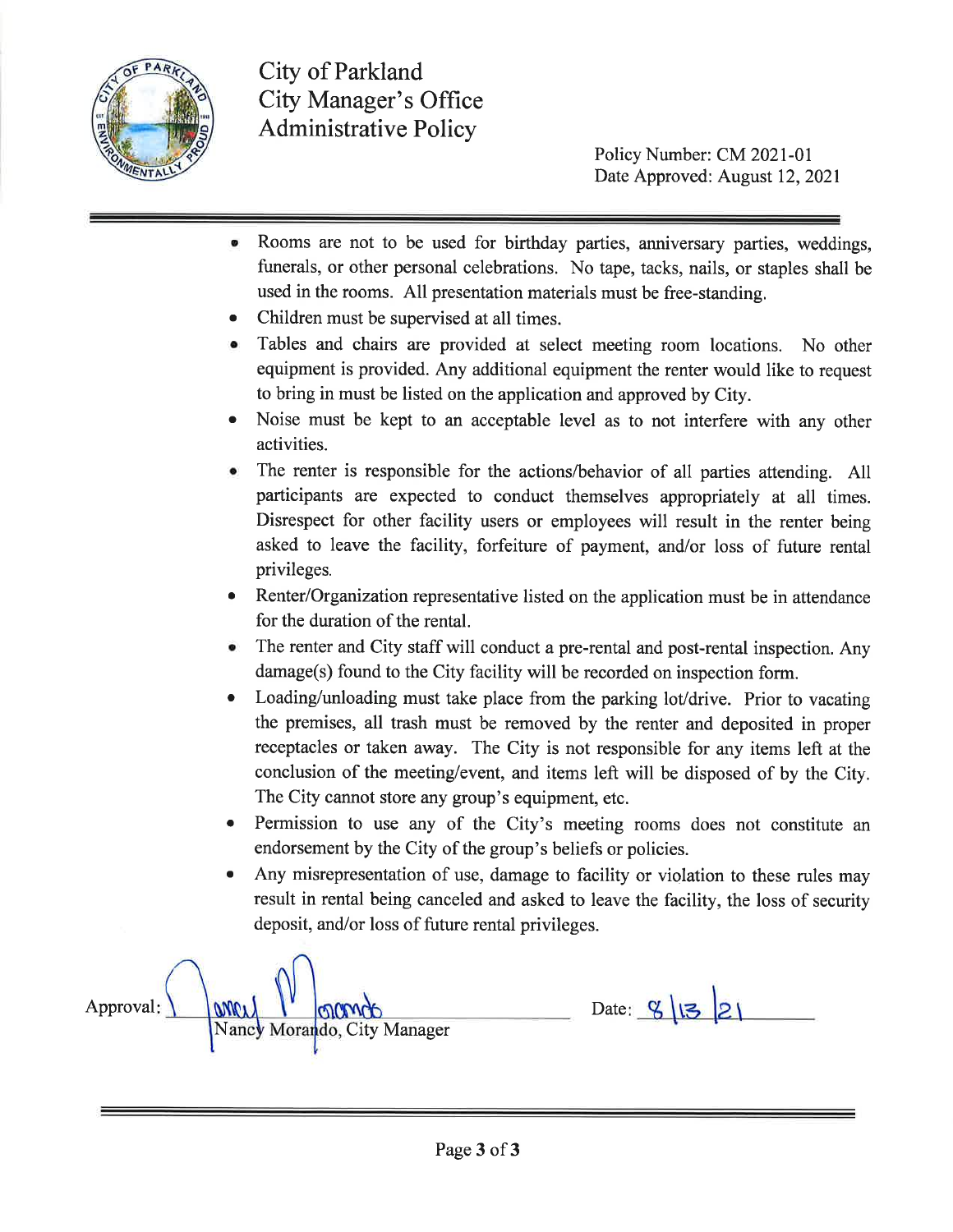

## CITY OF PARKLAND ADMINISTRATIVE POLICY MEETING ROOM RESERVATIONS

## **EXHIBIT A - MEETING ROOM INFORMATION SHEET**

| <b>Description</b>          | Location                                                                                                                          | <b>Availability</b>                                                               | Max.<br>Capacity | Food/Drink<br>Allowed |
|-----------------------------|-----------------------------------------------------------------------------------------------------------------------------------|-----------------------------------------------------------------------------------|------------------|-----------------------|
| <b>Small Meeting Room</b>   | <b>Public Works Department</b><br>Conference Room<br>6500 Parkside Drive<br>Contact: City Hall Front Desk, 954-757-4170           | Mon. - Thurs.<br>5:30 p.m. $-9:30$ p.m.                                           | 15 people        | Yes                   |
|                             |                                                                                                                                   |                                                                                   |                  |                       |
| <b>Medium Meeting Rooms</b> | City Hall<br>Conference Room<br>6600 University Drive<br>Contact: City Hall Front Desk, 954-757-4170                              | Mon. - Thurs.<br>5:30 p.m. $-9:30$ p.m.                                           | 20 people        | Yes                   |
|                             | <b>Parkland Recreation Enrichment Center</b><br>Amphitheater Conference Room<br>10561 Trails End<br>Contact: P-REC., 954-757-4105 | Mon. - Fri.<br>$8:00$ a.m. $-9:00$ p.m.<br>Sat.<br>$8:00$ a.m. $-5:00$ p.m.       | 20 people        | Yes                   |
|                             | Parkland Recreation Enrichment Center<br>Activity Room #4<br>10559 Trails End<br>Contact: P-REC., 954-757-4105                    | Mon. - Fri.<br>$8:00$ a.m. $-9:00$ p.m.<br>Sat.<br>$8:00$ a.m. $-5:00$ p.m.       | 20 people        | Yes                   |
|                             |                                                                                                                                   |                                                                                   |                  |                       |
| Large Meeting Room          | Parkland Library<br>Multi-Use Room<br>6620 University Drive<br>Contact: Library Resource Desk, 954-757-4200                       | Mon. - Thurs.<br>8:00 a.m. - 9:30 p.m.<br>Fri. & Sat.<br>10:00 a.m. $-7:00$ p.m.  | 45 people        | No                    |
|                             | Parkland Library<br>Children's Wing Room<br>6620 University Drive<br>Contact: Library Resource Desk, 954-757-4200                 | Mon. - Thurs.<br>10:00 a.m. - 7:30 p.m.<br>Fri. & Sat.<br>10:00 a.m. $-5:00$ p.m. | 45 people        | No                    |
|                             | Parkland Recreation Enrichment Center<br>Amphitheater Activity Room<br>10561 Trails End<br>Contact: P-REC., 954-757-4105          | Mon. - Fri.<br>$8:00$ a.m. $-9:00$ p.m.<br>Sat.<br>$8:00$ a.m. $-5:00$ p.m.       | 45 people        | Yes                   |
|                             | Parkland Recreation Enrichment Center<br>Activity Room #1, #2 or #3<br>10559 Trails End<br>Contact: P-REC., 954-757-4105          | Mon. - Fri.<br>$8:00$ a.m. $-9:00$ p.m.<br>Sat.<br>$8:00$ a.m. $-5:00$ p.m.       | 40 people        | Yes                   |
|                             |                                                                                                                                   |                                                                                   |                  |                       |
| X-Large Meeting Room        | <b>Parkland Recreation Enrichment Center</b><br>Activity Rooms #1, #2 and #3<br>10559 Trails End<br>Contact: P-REC., 954-757-4105 | Mon. - Fri.<br>$8:00$ a.m. $-9:00$ p.m.<br>Sat.<br>$8:00$ a.m. $-5:00$ p.m.       | 100 people       | Yes                   |